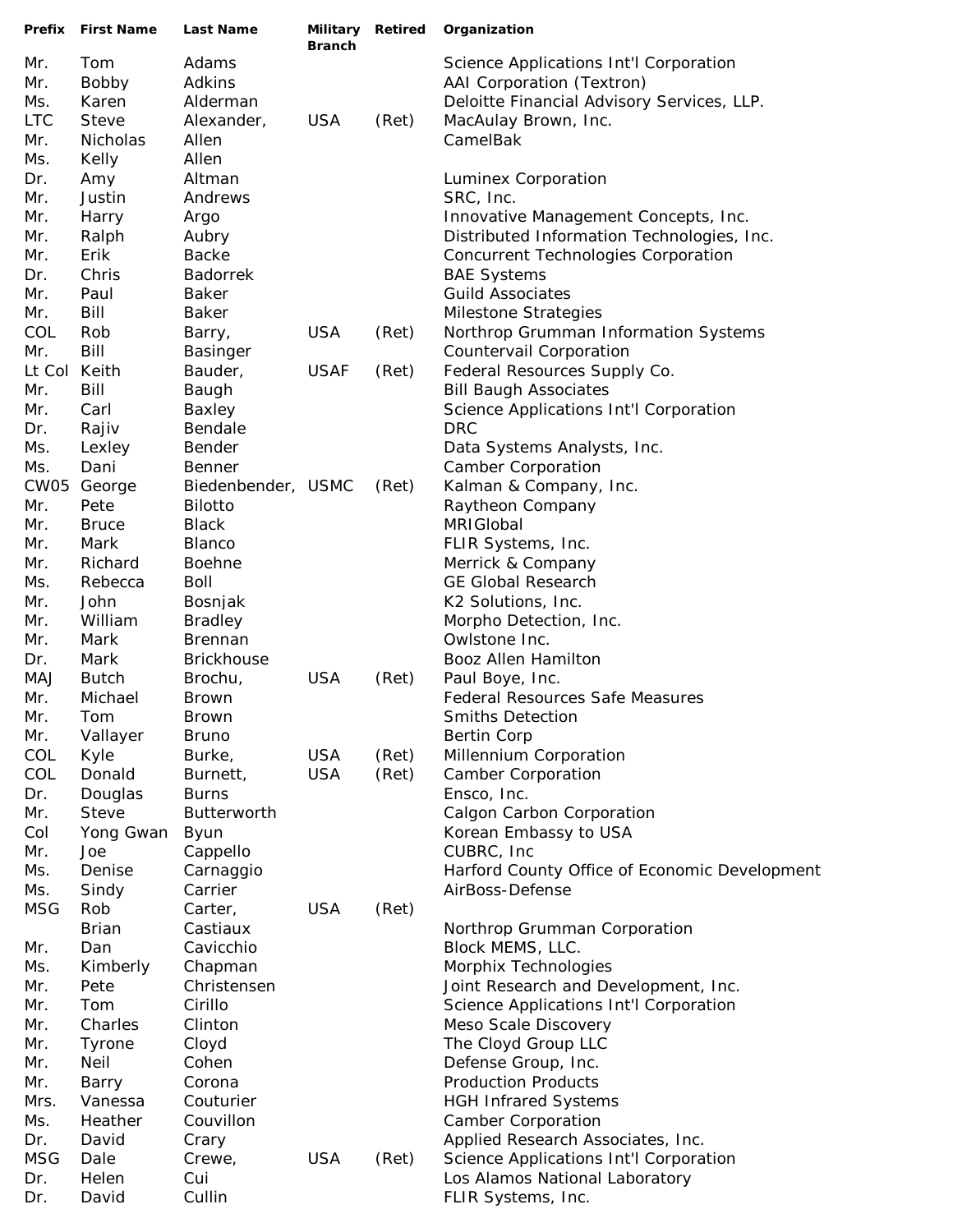| Prefix            | <b>First Name</b> | Last Name          | Military Retired<br><b>Branch</b> |       | Organization                                                       |
|-------------------|-------------------|--------------------|-----------------------------------|-------|--------------------------------------------------------------------|
| Mr.               | Ron               | Dahart             |                                   |       | Science Applications Int'l Corporation                             |
| Ms.               | Christa           | Dahlem             |                                   |       | <b>URS Corporation</b>                                             |
| Maj               | Ray               | Deatherage,        | <b>USMC</b>                       | (Ret) | Morpho Detection, Inc.                                             |
| Mr.               | Michael           | Deckert            |                                   |       | SRC, Inc.                                                          |
| Mrs.              | Olivia            | Deffenderfer       |                                   |       | Avon Protection Systems, Inc.                                      |
| Mr.               | Patrick           | Dempsey            |                                   |       | KD Analytical Consulting, Inc.                                     |
| Mr.               | Tobe              | Deutschmann        |                                   |       | <b>General Dynamics Information Technology</b>                     |
| Dr.               | Danielle          | Dickinson          |                                   |       | Northrop Grumman Electronic Systems                                |
| Mr.               | Abe               | Diehl              |                                   |       | Gichner Systems Group, Inc.                                        |
| <b>LTC</b>        | <b>Bob</b>        | Domenici,          | <b>USA</b>                        | (Ret) | HyGie Tech USA, Inc.                                               |
| Capt              | Sean              | Donohue,           | <b>USMC</b>                       | (Ret) | BAI, Inc.                                                          |
| <b>MAJ</b>        | Ed                | Dottery,           | <b>USA</b>                        | (Ret) | Alakai Defense Systems                                             |
| Ms.               | Michele           | Downs              |                                   |       | <b>Schafer Corporation</b>                                         |
| Mr.               | Thomas            | Dudley             |                                   |       | Boston university                                                  |
| Mr.               | Gary              | Dunn               |                                   |       | Avon Protection Systems, Inc.                                      |
| Dr.               | Melissa           | Dupree             |                                   |       | Fabiani & Company                                                  |
| Mr.               | Antonin           | Duval              |                                   |       | <b>Bertin Technologies</b>                                         |
| Dr.               | Rovelyn           | Dytioco            |                                   |       | The Boeing Company                                                 |
| Mr.               | Robert            | Ehrich             |                                   |       | FaegreBD Consulting                                                |
| Dr.               | Leo               | Einck              |                                   |       | EpiVax, Inc.                                                       |
| Mr.<br>Lt Col Lew | <b>Bob</b>        | Elfanbaum          | <b>USAF</b>                       |       | Asynchrony Solutions, Inc.                                         |
| Mr.               | Ron               | Epperson,<br>Evans |                                   | (Ret) | Alion Science and Technology<br><b>Battelle Memorial Institute</b> |
| Ms.               | Nona              | Fahl               |                                   |       | Tex-Shield, Inc.                                                   |
| Dr.               | Shawn             | Feaster            |                                   |       |                                                                    |
| Mr.               | Douglas           | Fellows            |                                   |       | American Science and Engineering, Inc.                             |
| COL               | Comadora          | Ferguson,          | <b>USA</b>                        | (Ret) | Alakai Defense Systems                                             |
| Mr.               | Jim               | Ferguson           |                                   |       | <b>Technology Marketing</b>                                        |
| <b>LTC</b>        | Dave              | Ferrell,           | <b>USA</b>                        | (Ret) | Ideal Innovations, Inc.                                            |
| Dr.               | John              | Ferriter           |                                   |       | Science Applications Int'l Corporation                             |
| Mr.               | David             | Fisher             |                                   |       | Aardvark Tactical, Inc.                                            |
| Mr.               | Jordan            | Fitzpatrick        |                                   |       | <b>GE Global Research</b>                                          |
| Ms.               | Maura             | Fitzpatrick        |                                   |       | Thermo Scientific                                                  |
| <b>LTC</b>        | Tina              | Flanagan,          | <b>USA</b>                        | (Ret) | Culmen International LLC                                           |
| Mr.               | Tim               | Foerster           |                                   |       | BCF Solutions, Inc.                                                |
| COL               | Tony              | Francis,           | <b>USA</b>                        | (Ret) | <b>TASC</b>                                                        |
| Mr.               | Jim               | Fritts             |                                   |       | DRS Technologies, Inc.                                             |
| Mr.               | Aaron             | Gagnon             |                                   |       | <b>Smiths Detection</b>                                            |
| Mr.               | Darrell           | Galloway           |                                   |       | Galloway and Associates LLC.                                       |
| Mr.               | Patrick           | Geraghty           |                                   |       | <b>SELEX Galileo Inc.</b>                                          |
| Mr.               | Jim               | Gigrich            |                                   |       | <b>Agilent Technologies</b>                                        |
| COL               | James             | Gilbert,           | <b>USA</b>                        | (Ret) | Science and Technology Corporation                                 |
| Mr.<br>Dr.        | Ed<br>Michael     | Gioioso<br>Glass   |                                   |       | BIOQUELL Defense, Inc<br>Applied Research Associates, Inc.         |
| Ms.               | Allyson           | Gluska             |                                   |       | Beth-El Zikhron Yaagov Industries Ltd.                             |
| Mr.               | Scott             | Goetz              |                                   |       | <b>Scott Goetz Consulting</b>                                      |
| Mr.               | Lew               | Goldberg           |                                   |       | Applied Research Associates, Inc.                                  |
| Mr.               | Andrew            | Goldsmith          |                                   |       | Rapiscan Systems                                                   |
| Mr.               | Chris             | Greene             |                                   |       | <b>HGTU</b>                                                        |
| Mr.               | Joe               | Griffiths          |                                   |       | Cam Lock Plc                                                       |
| Dr.               | Larry             | Grim               |                                   |       | MESH, Inc.                                                         |
| Dr.               | Stephanie         | Groves             |                                   |       | Lockheed Martin Corporation                                        |
| Mr.               | David             | Hack               |                                   |       | American Science and Engineering, Inc.                             |
| Ms.               | Terri             | Hague              |                                   |       | Joint Research and Development, Inc.                               |
| Mr.               | Swede             | Hansen             |                                   |       | Kwikpoint/GAIA Communications, LLC                                 |
| <b>LCDR</b>       | John              | Hardenbergh,       | <b>USN</b>                        | (Ret) | BAI, Inc.                                                          |
| Ms.               | Chassidy          | Harris             |                                   |       | Data Systems Analysts, Inc.                                        |
| Mrs.              | Sarah             | Hassinger          |                                   |       | <b>Remploy Frontline</b>                                           |
| Mr.               | Craig             | Hatfield           |                                   |       | <b>Battelle</b>                                                    |
| Mr.               | Justin            | Haynes             |                                   |       | W. L. Gore & Associates, Inc.                                      |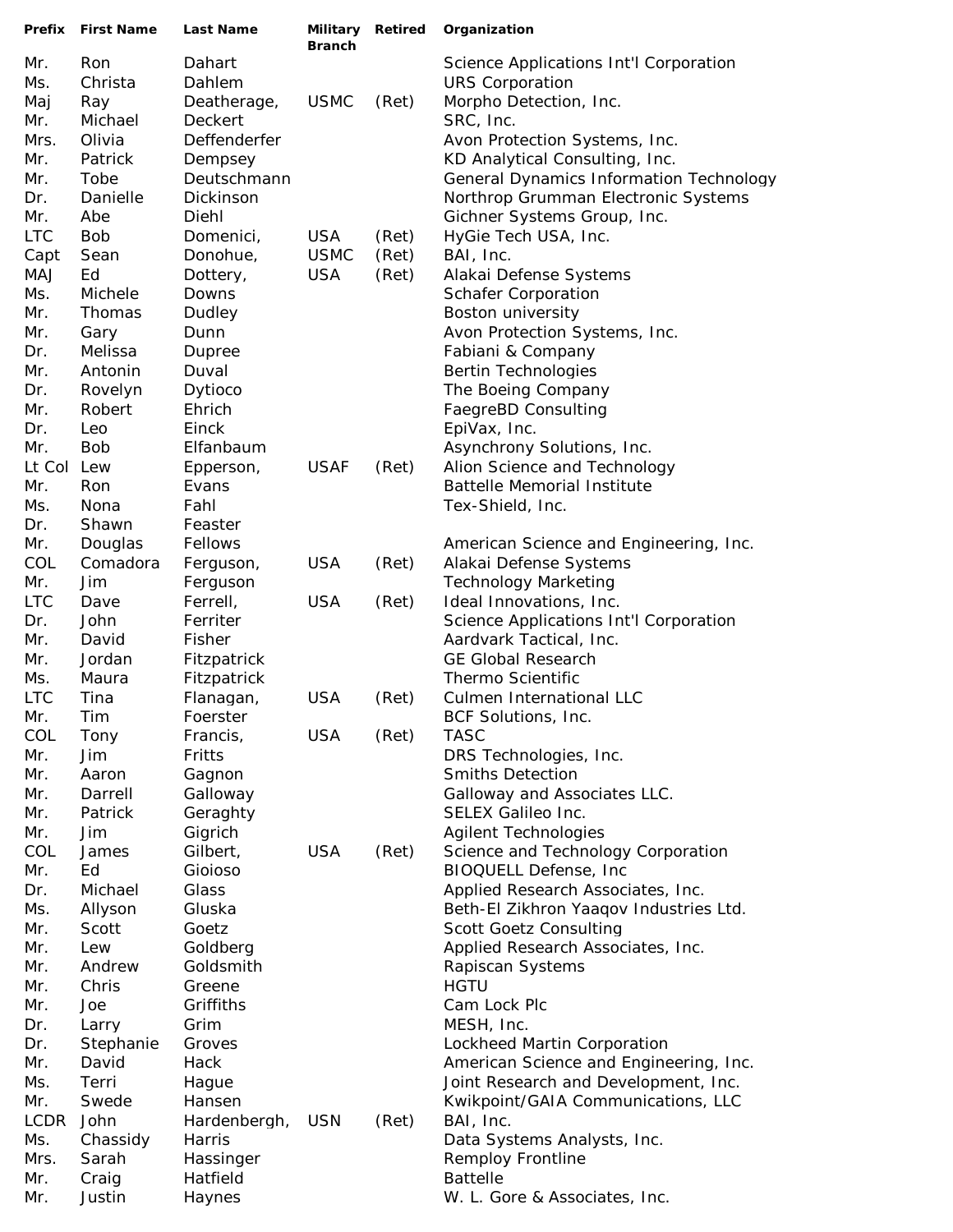|                   | <b>Prefix</b> First Name | Last Name          | <b>Branch</b> | Military Retired | Organization                                                                            |
|-------------------|--------------------------|--------------------|---------------|------------------|-----------------------------------------------------------------------------------------|
| Mr.               | Mark                     | Hegarty            |               |                  | Cassidy & Associates                                                                    |
| <b>LTC</b>        | Lynn                     | Henselman,         | <b>USA</b>    | (Ret)            | Imua Technologies, Inc.                                                                 |
| Mr.               | Scott                    | Higdon             |               |                  | Spectral Sensor Solutions, LLC.                                                         |
| Dr.               | Michael                  | Hill               |               |                  | Boise Technology, Inc.                                                                  |
| Mr.               | Steve                    | Hirsch             |               |                  | Asynchrony Solutions, Inc.                                                              |
| Mr.               | Jeffrey                  | Hodge              |               |                  | <b>Battelle</b>                                                                         |
| Mr.               | Walt                     | Horseman           |               |                  | AdvanTac Technologies                                                                   |
| Mr.               | Marty                    | Howard             |               |                  | Applied Research Associates, Inc.                                                       |
| Mr.               | Bill                     | Howell             |               |                  | <b>Tunnell Government Services</b>                                                      |
| COL               | Joe                      | Huber,             | <b>USA</b>    | (Ret)            | Teledyne Brown Engineering                                                              |
| Mr.               | Charles                  | Janney             |               |                  | Science Applications Int'l Corporation                                                  |
| Ms.               | Kristy                   | <b>Jeffries</b>    |               |                  | SRI International                                                                       |
| Mr.               | Pete                     | Jenkner            |               |                  | <b>ISOVAC Products, LLC</b>                                                             |
| Ms.               | Mary Jane                | Jernigan           |               |                  | TASC, Inc.                                                                              |
| Mr.               | <b>Bruce</b>             | Jezek              |               |                  | <b>Battelle</b>                                                                         |
| COL               | Marty                    | Johnson,           | <b>USA</b>    | (Ret)            | Deloitte Financial Advisory Services, LLP.                                              |
| Mr.               | Darrel                   | Johnston           |               |                  | Southwest Research Institute                                                            |
| Mr.               | Ed                       | Joiner             |               |                  | Joiner Properties, LLC                                                                  |
| Mr.               | <b>Ben</b>               | Juricek            |               |                  | Toyon Research Corporation                                                              |
| Mr.               | Ronald                   | Kaese              |               |                  | Maryland TEDCO                                                                          |
| <b>MSG</b>        | Randy                    | Kaminsky,          | <b>USA</b>    | (Ret)            | <b>CSMI</b>                                                                             |
| Mr.               | Jim                      | Kane               |               |                  | <b>RAE Systems</b>                                                                      |
| Mr.               | Jerry                    | Keehner            |               |                  | <b>Battelle</b>                                                                         |
| Mr.               | Paul                     | Kendall            |               |                  | CH2M HILL, Inc.                                                                         |
| Mr.               | <b>Brian</b>             | Kenney             |               |                  | Chemring Detection Systems, Inc.                                                        |
| Mr.               | John                     | Key                |               |                  | ADS, Inc.                                                                               |
| Mr.               | Greg                     | Kimmel             |               |                  | <b>Battelle</b>                                                                         |
| Ms.               | Audrey                   | King               |               |                  | <b>Camber Corporation</b>                                                               |
| Mr.               | Ken<br>Kurt              | Klein              |               |                  | <b>Smiths Detection</b><br>L-3 Communications                                           |
| Dr.<br><b>LTC</b> | Frank                    | Klimpel<br>Kohout, | <b>USA</b>    | (Ret)            | CACI, Inc.                                                                              |
| Dr.               | John                     | Kokai-Kun          |               |                  | Lonza Group, Ltd.                                                                       |
| Ms.               | Kristin                  | Korte              |               |                  | <b>FLIR Government Systems</b>                                                          |
| Dr.               | Petros                   | Kotidis            |               |                  | Block MEMS, LLC.                                                                        |
| Mr.               | Joe                      | LaFleur            |               |                  | <b>GP Strategies Corporation</b>                                                        |
| Mr.               | Gary                     | Lambert            |               |                  | Intergraph Corporation                                                                  |
| Mrs.              | Kelly                    | Lange              |               |                  | Pfenex, Inc.                                                                            |
| Mr.               | Peter                    | Latham             |               |                  | Latham BioPharm Group                                                                   |
| Dr.               | Jose                     | Latimer            |               |                  | The Johns Hopkins University                                                            |
| Mr.               | Earl                     | Laurie             |               |                  | AirBoss-Defense                                                                         |
| Ms.               | Julia                    | Leadore            |               |                  | <b>SURVICE Engineering Company</b>                                                      |
| Mr.               | Harvey                   | Lee                |               |                  | <b>ORSA Corporation</b>                                                                 |
| Mr.               | Ted                      | Lemcke             |               |                  |                                                                                         |
| Mr.               | Dave                     | Lemelin            |               |                  | Science Applications Int'l Corporation                                                  |
| Mr.               | Wayne                    | Leonard            |               |                  | <b>SENTEL Corporation</b>                                                               |
| Dr.               | Matt                     | Lesho              |               |                  | Luminex Corporation                                                                     |
| Mr.               | Christopher              | Linscott           |               |                  | American Science and Engineering, Inc.                                                  |
| Mr.               | Gregg                    | Lisicki            |               |                  | ADS, Inc.                                                                               |
| Mr.               | Jeffery                  | Litz               |               |                  | Phoenix Technologies                                                                    |
| Mr.               | Glenn                    | Long               |               |                  | 3M Canada Company                                                                       |
| COL               | Mandy                    | Lopez,             | <b>USA</b>    | (Ret)            | Tex-Shield, Inc.                                                                        |
| Dr.<br>Mr.        | John<br>Sam              | Lordi<br>Lucas     |               |                  | <b>Buffalo BioBlower Technologies LLC</b><br>L-3 Command & Control Systems and Software |
| Mr.               | David                    | MacCulloch         |               |                  | L-3 Communications Tactical Systems                                                     |
| Dr.               | Robert                   | Malone             |               |                  | Beardsworth Consulting Group, Inc.                                                      |
|                   | Terri                    | Malone             |               |                  | Northrop Grumman Mission Systems                                                        |
| Dr.               | Bill                     | Marinelli          |               |                  | Physical Sciences, Inc.                                                                 |
| Mr.               | John                     | Markham            |               |                  | <b>DXT</b>                                                                              |
| Mr.               | Ken                      | Markoski           |               |                  | The Charles Stark Draper Laboratory, Inc.                                               |
| Dr.               | John                     | Marquardt          |               |                  | Lockheed Martin Space Systems Company                                                   |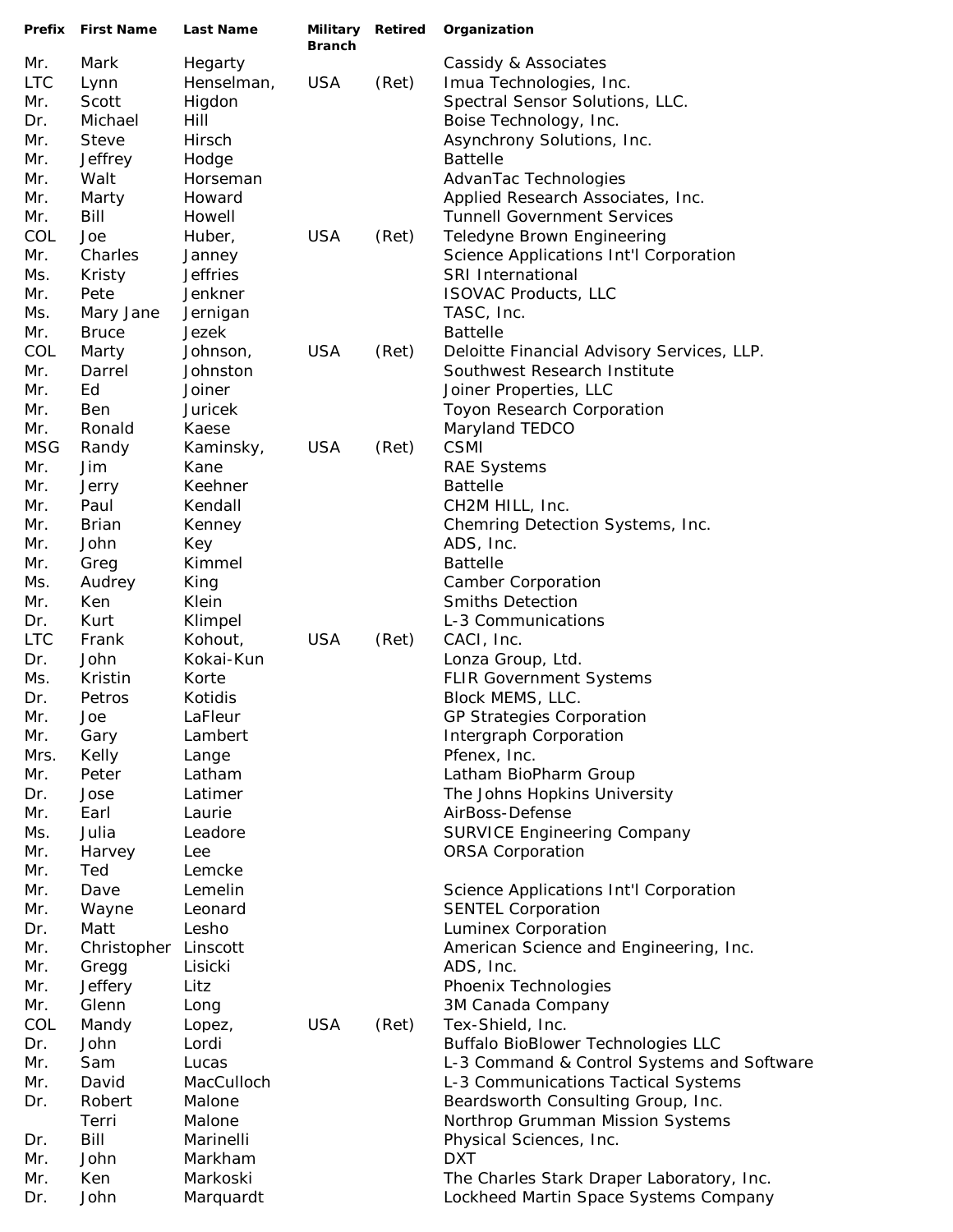|            | Prefix First Name | Last Name             | <b>Branch</b> |       | Military Retired Organization                         |
|------------|-------------------|-----------------------|---------------|-------|-------------------------------------------------------|
| LtCol      | Ed                | Martin,               | <b>USMC</b>   | (Ret) | <b>Bracco Diagnostics</b>                             |
| Mrs.       | Joanne            | Martin                |               |       | Science Applications Int'l Corporation                |
| Mr.        | Chris             | McBee                 |               |       | Syagen Technology, Inc.                               |
| Mr.        | Tom               | McCreery              |               |       | Raytheon Missile Systems                              |
| Mr.        | Scott             | <b>McGill</b>         |               |       | <b>Arete Associates</b>                               |
| COL        | Steve             | McHugh,               | <b>USA</b>    | (Ret) | Rapiscan Systems                                      |
| COL        | John              | McMullen,             | <b>USA</b>    | (Ret) | Immediate Response Technologies, Inc.                 |
| Mr.        | Robbie            | <b>McWilliams</b>     |               |       | Federal Resources Supply Co.                          |
| Col        | Robert            | Meffert,              | <b>USAF</b>   | (Ret) | Florida A&M. University                               |
| Mr.        | Bill              | Menzies               |               |       | MRIGIobal                                             |
| Mr.        | Jerry             | Middleton             |               |       | Elusys Therapeutics, Inc.                             |
| Mr.        | Greg              | Miller                |               |       | <b>HDT Global</b>                                     |
| Mr.        | Steven            | Mitts                 |               |       | ChemImage Corp                                        |
| Dr.        | Harry             | Modrow                |               |       | Science Applications Int'l Corporation                |
| Ms.        | Georgeann         | Morekas               |               |       | CSS-Dynamac                                           |
| Mr.        | Patrick           | Morgan                |               |       | <b>Calgon Carbon Corporation</b>                      |
| Ms.        | Virginia          | Morlock               |               |       | Northrop Grumman Corporation                          |
| Mr.        | Aaron             | Mosby                 |               |       | Culmen International LLC                              |
| <b>LTC</b> | Tim               | Moshier               | <b>USA</b>    | (Ret) | SRC, Inc.                                             |
| Mr.        | <b>Jeff</b>       | Mujsce                |               |       | The Tauri Group                                       |
| CAPT       | Mark              | Mullins,              | <b>USN</b>    | (Ret) | CACI Inc.                                             |
| Mr.        | Rich              | Munson                |               |       | <b>Engility Corporation</b>                           |
| Mr.        | Robert            | Murtha                |               |       | Murtech, Inc.                                         |
| Mr.        | Jeffery           | <b>Myers</b>          |               |       | The Cloyd Group                                       |
| Ms.        | Sally             | Nordeen               |               |       | Morpho Detection, Inc.                                |
| Mr.        | Dan               | O'Brien               |               |       | <b>Battelle</b>                                       |
| Mr.        | Frank             | ODonnell              |               |       | <b>CSMI</b>                                           |
| Ms.        | Emily             | Oliver                |               |       | W. L. Gore & Associates, Inc.                         |
| Mr.        | Ted               | Olsen                 |               |       | PathSensors                                           |
| Mr.        | Jack              | O'Neil                |               |       | <b>JGW Group</b>                                      |
| Ms.        | Catherine         | Ortiz                 |               |       | <b>Defined Business Solutions</b>                     |
| Mr.        | Mandy             | Palmer                |               |       | Tex-Shield, Inc.                                      |
| Mr.        | Bill              | Parker                |               |       | Northrop Grumman Corporation                          |
| Dr.        |                   |                       |               |       | <b>HDT Global</b>                                     |
|            | Carl              | Pates                 |               |       |                                                       |
| Dr.        | Dave              | Pawlowski             | <b>USA</b>    | (Ret) | CUBRC, Inc<br>ADS, Inc.                               |
| COL        | Jack              | Pellicci,<br>Pellnitz |               |       |                                                       |
| Ms.        | Lori              |                       |               |       | SRI International                                     |
| Dr.        | Jay               | Pendell Jones         |               |       | <b>ITT Exelis</b>                                     |
| <b>LTC</b> | <b>Brad</b>       | Perkins,              | <b>USA</b>    | (Ret) | <b>Ultra Electronics 3eTI</b>                         |
| Mr.        | Jerry             | Peters                |               |       | Northrop Grumman Mission Systems                      |
| Mr.        | Jerry             | Pippins               |               |       | Raytheon Company                                      |
| Mr.        | Jesse             | Pollock               |               |       | Alakai Defense Systems                                |
| Dr.        | Aaron             | Poynton               |               |       | Thermo Scientific                                     |
| Dr.        | Prasad            | Prasad                |               |       | Science & Engineering Services, Inc.                  |
| Mr.        | Seth              | Price                 |               |       | Lovelace Respiratory Research Institute               |
| COL        | Bill              | Puttmann,             | <b>USA</b>    | (Ret) | Advanced Concepts and Technologies International, LLC |
| Mr.        | Thomas            | Quinn                 |               |       | Lockheed Martin Corporation                           |
| Dr.        | Drew              | Rak                   |               |       | Noblis, Inc.                                          |
| Ms.        | Jacqueline        | Rams                  |               |       | Southern Research Institute                           |
| MG         | Stephen           | Reeves,               | <b>USA</b>    | (Ret) |                                                       |
| Mr.        | Eric              | Reid                  |               |       | Science Applications Int'l Corporation                |
| Ms.        | Jen               | Renfer                |               |       | Kwikpoint/GAIA Communications, LLC                    |
| Mr.        | Mark              | Reuther               |               |       | Proengin, Inc.                                        |
| Mr.        | Mike              | Ricciardi             |               |       | Domenix Corporation                                   |
| Mr.        | Shane             | Riley                 |               |       | <b>SURVICE Engineering Company</b>                    |
| Dr.        | Corinne           | Ringholz              |               |       |                                                       |
| Mr.        | Dave              | Robbins               |               |       | Science Applications Int'l Corporation                |
| Mr.        | Daryl             | Roberts               |               |       | <b>MSP Corporation</b>                                |
| Ms.        | Rebecca           | Robertson             |               |       | <b>INFICON</b>                                        |
| Mr.        | Graham            | Robinett              |               |       | <b>Agilent Technologies</b>                           |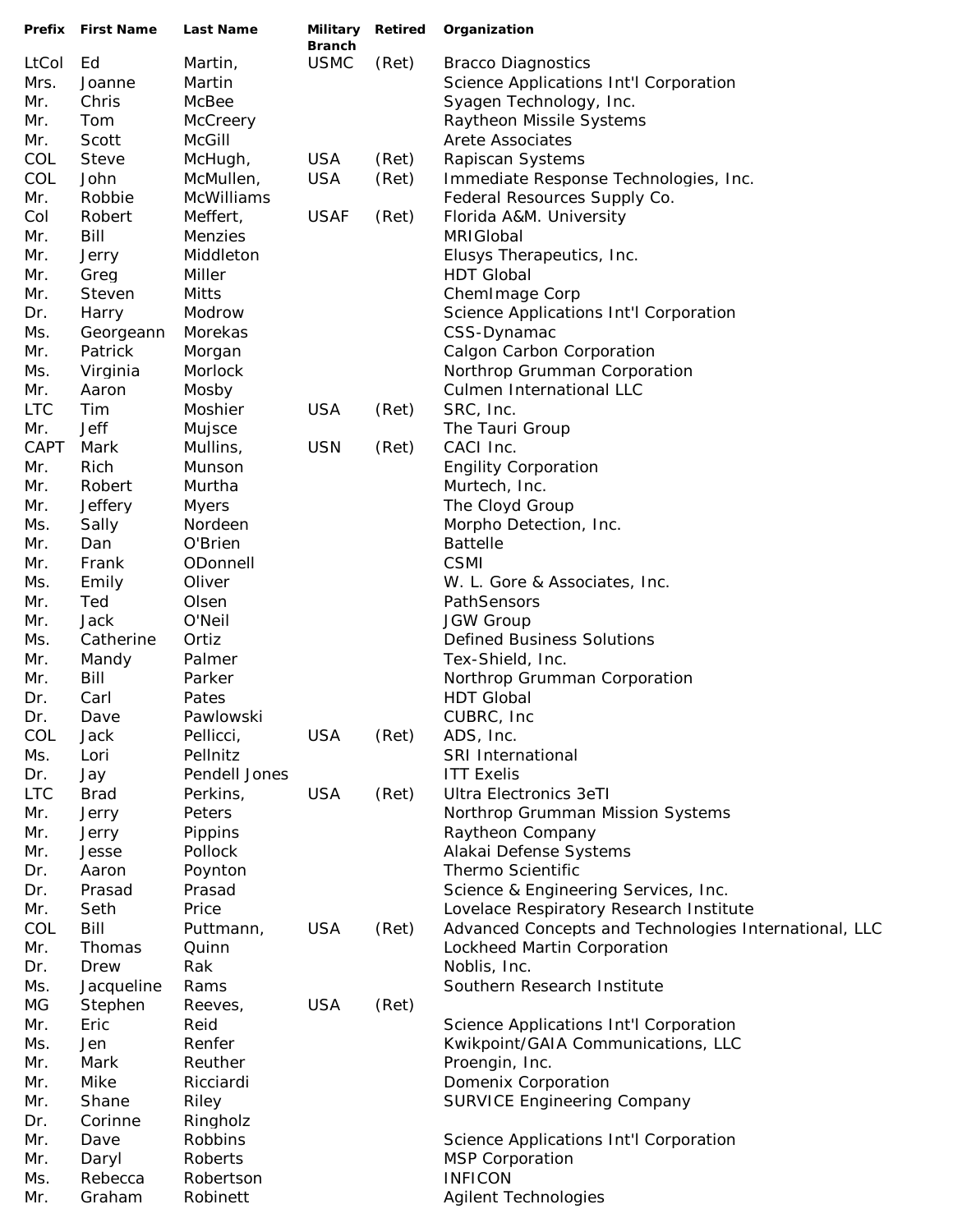|            | Prefix First Name | Last Name     | Military Retired<br><b>Branch</b> |       | Organization                                           |
|------------|-------------------|---------------|-----------------------------------|-------|--------------------------------------------------------|
| Mr.        | Jason             | Rodriguez     |                                   |       | Applied Research Associates, Inc.                      |
| Mr.        | Josh              | Rohrback      |                                   |       | Bruhn NewTech, Inc.                                    |
| Dr.        | Frederic          | Ruiz-Ramon    |                                   |       | DC2P, LLC.                                             |
| Mr.        | Mike              | Russell       |                                   |       | Federal Resources Supply Co.                           |
| Ms.        | Sharon            | Rybarczyk     |                                   |       | Creative Apparel Associates LLC                        |
| Mr.        | Randy             | Sakowitz      |                                   |       | First Line Technology, LLC                             |
| Mr.        | Rich              | Saunders      |                                   |       | Analytic Services Inc.                                 |
| Mr.        | <b>Brian</b>      | Schimmoller   |                                   |       | Signature Science, LLC                                 |
| Dr.        | John              | Schmidt       |                                   |       | Northrop Grumman Corporation                           |
| Mr.        | Kevin             | Schmidt       |                                   |       | <b>Smiths Detection</b>                                |
| Mr.        | George            | Schneickert   |                                   |       | Northrop Grumman Information Systems                   |
| CAPT       | Dennis            | Schrader,     | <b>USN</b>                        | (Ret) | DRS International, LLC.                                |
| Mr.        | Chris             | Schultz       |                                   |       | <b>ISOVAC Products, LLC</b>                            |
| Mr.        | Randy             | Scrocca       |                                   |       | ManTech International Corporation                      |
| Mr.        | Matt              | Scullion      |                                   |       | BioFire Diagnostics, Inc.                              |
| Mr.        | Karl              | Semancik      |                                   |       | <b>ANSER</b>                                           |
| <b>LTC</b> | <b>Bob</b>        | Serino,       | <b>USA</b>                        | (Ret) | Science & Engineering Services, Inc.                   |
| COL        | Pat               | Sharon,       | <b>USA</b>                        | (Ret) | Booz Allen Hamilton                                    |
| Mr.        | Matt              | Shaw          |                                   |       | <b>Battelle</b>                                        |
| Mr.        | Jim               | Shumway       |                                   |       | Primal Innovation                                      |
| Mr.        | Harold            | Siefken       |                                   |       | Group Home Foundation, Inc. d/b/a Little River Apparel |
| Mr.        | James             | Sikora        |                                   |       | <b>URS Federal Services - Global Security Group</b>    |
| Mr.        | Michael           | Simms         |                                   |       | Science Applications Int'l Corporation                 |
| Dr.        | Alvin             | Smith         |                                   |       | Noblis, Inc.                                           |
| Mr.        | Michael           | Smith         |                                   |       | <b>SENTEL Corporation</b>                              |
| Mr.        | Don               | Snyder        |                                   |       | Science Applications Int'l Corporation                 |
| Ms.        | Tammy             | Spain         |                                   |       | The Charles Stark Draper Laboratory, Inc.              |
| Mr.        | Phil              | Spampinato    |                                   |       | ILC Dover, LP                                          |
| Ms.        | Christina         | Speight       |                                   |       | Murtech, Inc.                                          |
| Col        | David             | Stamm,        | <b>USAF</b>                       | (Ret) | BCF Solutions, Inc.                                    |
| Mr.        | <b>Bob</b>        | <b>Stern</b>  |                                   |       | <b>Environics USA</b>                                  |
| Dr.        | Matthew           | Stershic      |                                   |       | Honeywell International                                |
| Mr.        | Gary              | Stewart       |                                   |       | Hamilton Sundstrand Land Systems                       |
| Ms.        | Frances           | <b>Stites</b> |                                   |       | SRC, Inc.                                              |
| Mr.        | Richard           | Stoddard      |                                   |       | Morpho Detection, Inc.                                 |
| <b>CDR</b> | Geoff             | Stothard,     | <b>USN</b>                        | (Ret) | Deloitte Consulting, LLP                               |
| Mr.        | <b>Russ</b>       | Stout         |                                   |       | OptiMetrics, Inc.                                      |
| Dr.        | Michael           | Stranberg     |                                   |       | <b>Battelle</b>                                        |
| <b>LTC</b> | Don               | Strick,       | <b>USA</b>                        | (Ret) | Karcher North America                                  |
| Mr.        | Peter             | Sullivan      |                                   |       | Thermo Fisher Scientific                               |
| Mr.        | Larry             | Taggart       |                                   |       | <b>Advanced Technology Solutions</b>                   |
| Mr.        | Abu               | Talib         |                                   |       | Noblis, Inc.                                           |
| <b>LTC</b> | Frank             | Thibodeau,    | <b>USA</b>                        | (Ret) | <b>Bruker Detection Corporation</b>                    |
| Ms.        | Jessica           | Thomas        |                                   |       | BAI, Inc.                                              |
| Mr.        | Rick              | Thomas        |                                   |       | Ensco, Inc.                                            |
| Mr.        | David             | <b>Tilles</b> |                                   |       | Northrop Grumman                                       |
| Mr.        | Ray               | Tischer       |                                   |       | Gichner Systems Group, Inc.                            |
| Mr.        | Jon               | Tobelmann     |                                   |       | Research International, Inc.                           |
| <b>LTC</b> | Joe               | Traino,       | <b>USA</b>                        | (Ret) | Science & Technology Corp                              |
| Dr.        | Egbert            | <b>Tse</b>    |                                   |       | Arete Associates                                       |
| Mr.        | Michael           | Tyszkiewicz   |                                   |       | <b>Smiths Detection</b>                                |
| Mrs.       | Amanda            | Ucci          |                                   |       | Ace Electronics Defense Systems, LLC                   |
| Mr.        | Gary              | Uzzell        |                                   |       | BioFire Diagnostics, Inc.                              |
| Mr.        | Conor             | Van Camp      |                                   |       | The Boeing Company                                     |
| Mr.        | Kay               | van der Horst |                                   |       | MRIGIobal                                              |
| Mr.        | Patrick           | Voller        |                                   |       | New Breed Logistics                                    |
| COL        | Ava               | Walker,       | <b>USA</b>                        |       | Science and Technology Corporation                     |
| Maj        | Ray               | Walker,       | <b>USMC</b>                       | (Ret) | Walker Engineering Solutions, LLC.                     |
| Mr.        | Gary              | Wallace       |                                   |       | Concurrent Technologies Corporation                    |
| COL        | Craig             | Walling,      | <b>USA</b>                        | (Ret) | IEM, Inc.                                              |